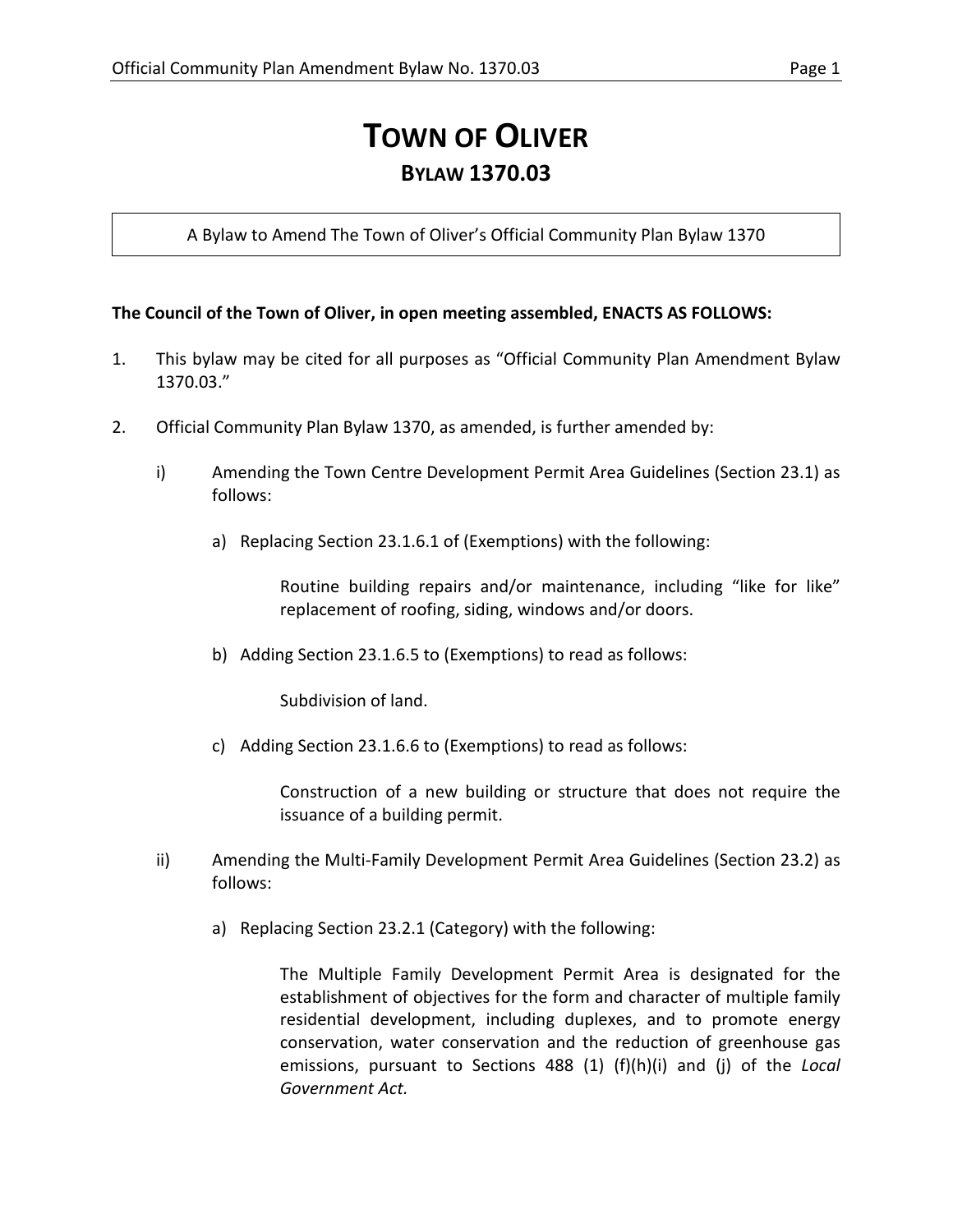b) Replacing Section 23.2.2 (Area) with the following:

The Multiple Family Development Permit Area consists of lands designated for Medium Density Development and High Density Residential use as shown on Schedule 'F' (Form and Character Development Permit Areas Map), as well as properties zoned for duplex development.

c) Removing the following from Section 23.2.5 (Development Requiring a Permit):

.2 Subdivision of land.

d) Replacing Section 23.2.6.1 of (Exemptions) with the following:

Routine building repairs and/or maintenance, including "like for like" replacement of roofing, siding, windows and/or doors.

e) Adding Section 23.2.6.5 to (Exemptions) to read as follows:

Subdivision of land.

f) Adding Section 23.2.6.6 to (Exemptions) to read as follows:

Construction of a new building or structure that does not require the issuance of a building permit.

- iii) Amending the Commercial Development Permit Area Guidelines (Section 23.3) as follows:
	- a) Removing the following from Section 23.3.5 (Development Requiring a Permit):

.2 Subdivision of land.

b) Replacing Section 23.3.6.1 of (Exemptions) with the following:

Routine building repairs and/or maintenance, including "like for like" replacement of roofing, siding, windows and/or doors.

c) Adding Section 23.3.6.5 to (Exemptions) to read as follows:

Subdivision of land.

d) Adding Section 23.3.6.6 to (Exemptions) to read as follows: